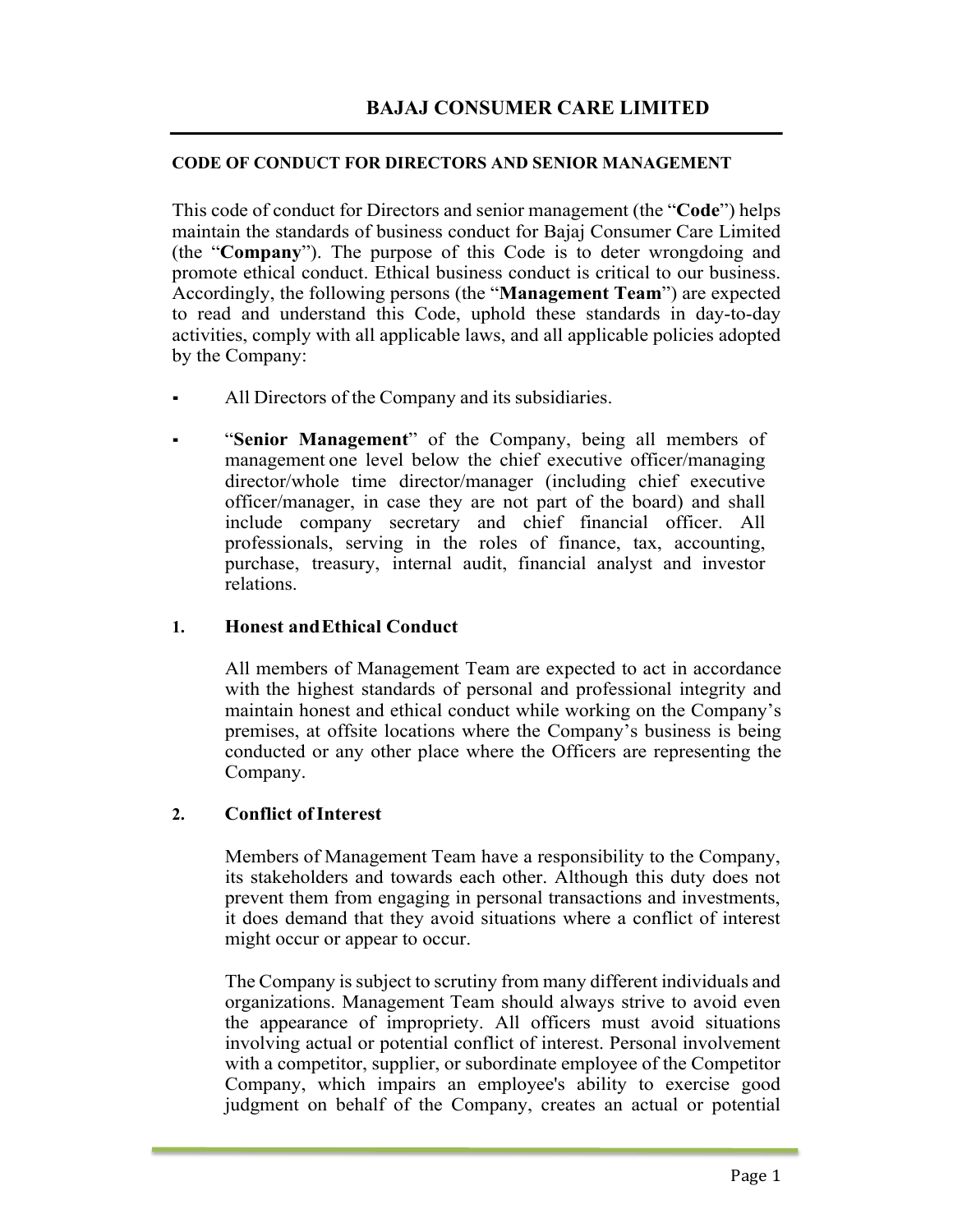conflict of interest. Supervisor- subordinate personal relationships also can lead to supervisory problems, possible claims of sexual harassment, and morale problems. An Officer involved in any of the types of relationships or situations described in this Code should immediately and fully disclose the relevant circumstances to his or her immediate supervisor, if any, or any other appropriate supervisor, or the Executive Director, for determination about whether a potential or actual conflict exists. If an actual or potential conflict is determined, the Company may take whatever corrective action appears appropriate according to the circumstances. Failure to disclose facts shall constitute grounds for disciplinary action.

A conflict of interest exists where the interests or benefits of one person or entity conflict with the interests or benefits of the Company. Examples include:

#### *(i) Employment/association vis-à-vis` outside employment/ association*

In consideration of employment/ association with the Company, members of Management Team are expected to devote our full attention to the business interests of the Company. They are prohibited from engaging in any activity that interferes with our performance or responsibilities to the Company or is otherwise in conflict with or prejudicial to the Company. This Policies prohibit any employee from accepting simultaneous employment/ association with a Company's supplier, customer, developer or competitor, or any other company with which the Company is in discussions or negotiations or from taking part in any activity that enhances or supports a competitor's position.

Additionally, they must disclose to the Company any interest that they have that may conflict with the business of the Company.

#### *(ii) Other Directorships*

It is a conflict of interest to serve as a director of any company that competes with the Company. Directors are required to disclose their directorships in other companies including changes if any, to the Board of Directors and the Company Secretary from time to time.

#### *(iii) BusinessInterests*

If a member of Management Team is considering investing in a Company's customer, supplier, developer or competitor, he/she must first take great care to ensure that these investments do not compromise their responsibilities to the Company. Many factors should be considered in determining whether a conflict exists, including the size and nature of the investment; ability to influence the Company's decisions; access to confidential information of the Company or of the other company; and the nature of the relationship between the Company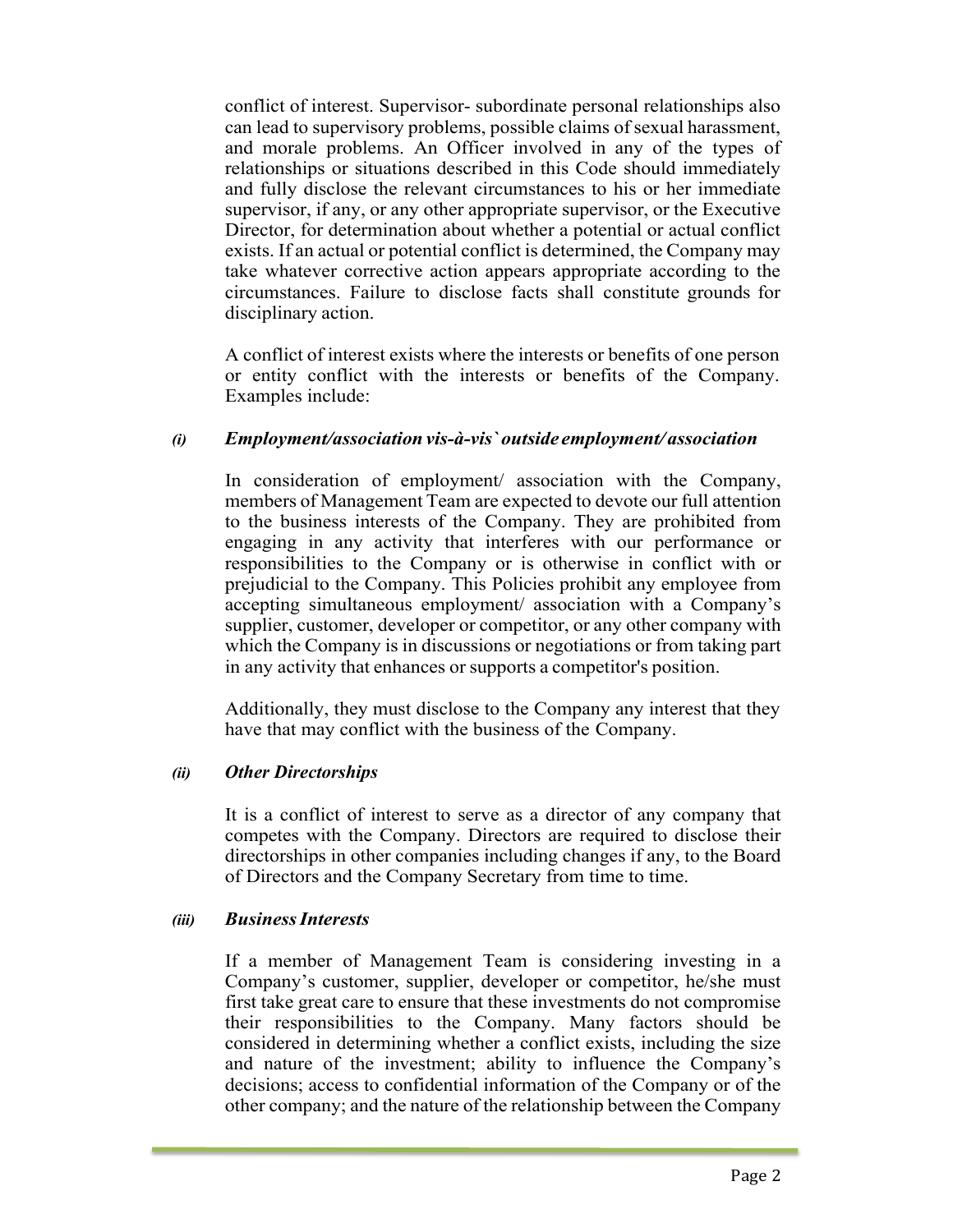and the other company.

## *(iv) Related Parties*

As a general rule, Members of the Management Team avoid conducting Company's business with a relative, or with a business in which a relative is associated in any significant role. The term 'Relatives' shall have the meaning ascribed to it under applicable law and includes 'relatives' as defined under the Companies Act, 2013, as amended, the Securities and Exchange Board of India (Listing Obligations and Disclosure Requirements) Regulations, 2015 and the relevant Accounting Standards.

Members of the Management Team of the Company shall disclose any related party transactions to the Audit Committee from time to time. Any dealings with a related party must be conducted in such a way that no preferential treatment is given to this business.

The Company discourages the employment of relatives in positions or assignments within the same department and prohibits the employment of such individuals in positions that have a financial or other dependence or influence (e.g., an auditing or control relationship, or a supervisor/subordinate relationship).

The purpose of this policy is to prevent the organizational impairment and conflicts that are a likely outcome of the employment of relatives or significant others, especially in a supervisor/subordinate relationship. If a question arises about whether a relationship is covered by this policy, the Human Resources Department is responsible for determining whether an Officer's acknowledged relationship is covered by this policy and the decision. The Human Resources Department shall advise all affected Officers of this policy.

Prohibited relationship/reporting arrangement will be subject to corrective action, up to and including termination. If a prohibited relationship exists or develops between two Officers, the Officer in the senior position must bring this to the attention of his/her supervisor/Executive Director.

The Company retains the prerogative to separate the individuals at the earliest possible time, either by reassignment or by termination, if necessary.

#### *(v) Other Situations*

Because other conflicts of interest may arise, it would be impractical to attempt to list all possible situations. If a proposed transaction or situation raises any questions or doubts in a member of Management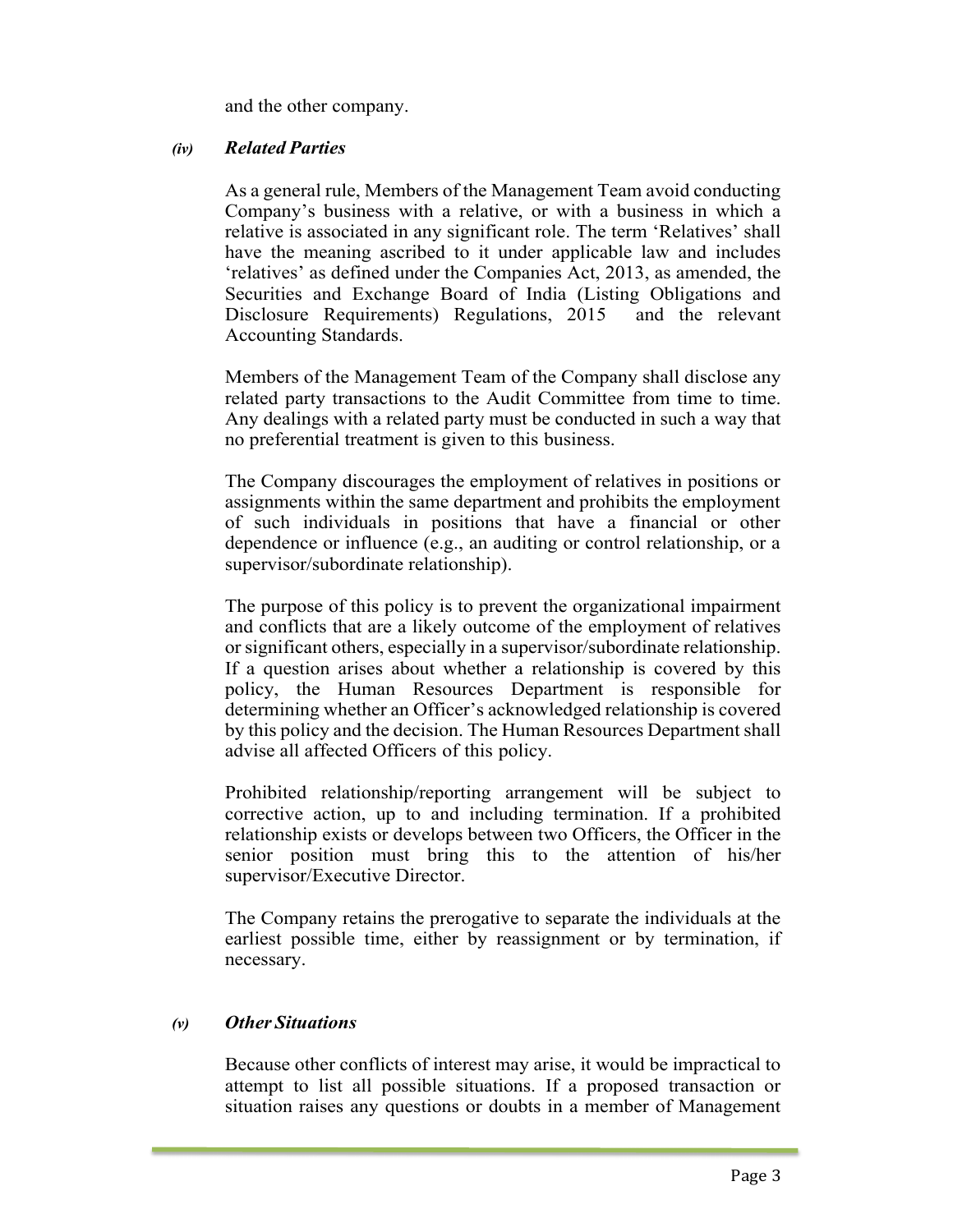Team's mind, he/ she should consult the Finance Department. Directors may consult the Chairman of the Board of Directors in case of any such instances. The Chairman may refer the same to the Legal Department for clarification.

## **3. Corporate Opportunities**

The members of Management Team may not exploit for their own personal gain opportunities that are discovered through the use of corporate property, information or position unless the opportunity is disclosed fully in writing to the Company's Board and the Board declines to pursue such opportunity.

# **4. InsiderTrading**

In the normal course of business, members of Management Team of the Company may come into possession of significant, sensitive information. This information is the property of the Company and they have been entrusted with it. They may not gain any profit from it by buying or selling securities. Further they shall not tip others to enable them to gain profit for them or on behalf of them. The purpose of this Code is both to inform legal responsibilities and to make clear that the misuse of sensitive information is contrary to Company policy and applicable Indian securities laws.

As per the provisions of Securities and Exchange Board of India (Prohibition of Insider Trading) Regulations, 2015, as amended, it is prohibited to deal in shares / securities of the Company during the period trading window is closed by the company. Company's Secretarial Department will announce from time to time about opening and closing of trading window and all concerned to whom this code applicable are required to abstain from trading of shares and securities of the Company during the closure of trading window. Further, no insider shall trade in the securities of the Company, when in possession of Unpublished Price Sensitive Information.

Insider trading is a crime, penalized by fines and imprisonment for individuals. In addition, the Securities and Exchange Board of India may seek the imposition of a penalty. Insider traders must also disgorge any profits made and are often subjected to an injunction against future violations. Finally, insider traders may be subjected to civil liability in private lawsuits.

Insider trading rules are strictly enforced, even in instances when the financial transactions seem small. You should read the Securities and Exchange Board of India (Prohibition of Insider Trading) Regulations, 2015, as amended carefully, paying particular attention to the specific policies and the potential criminal and civil liability and / or disciplinary action for insider trading violations. You should comply with the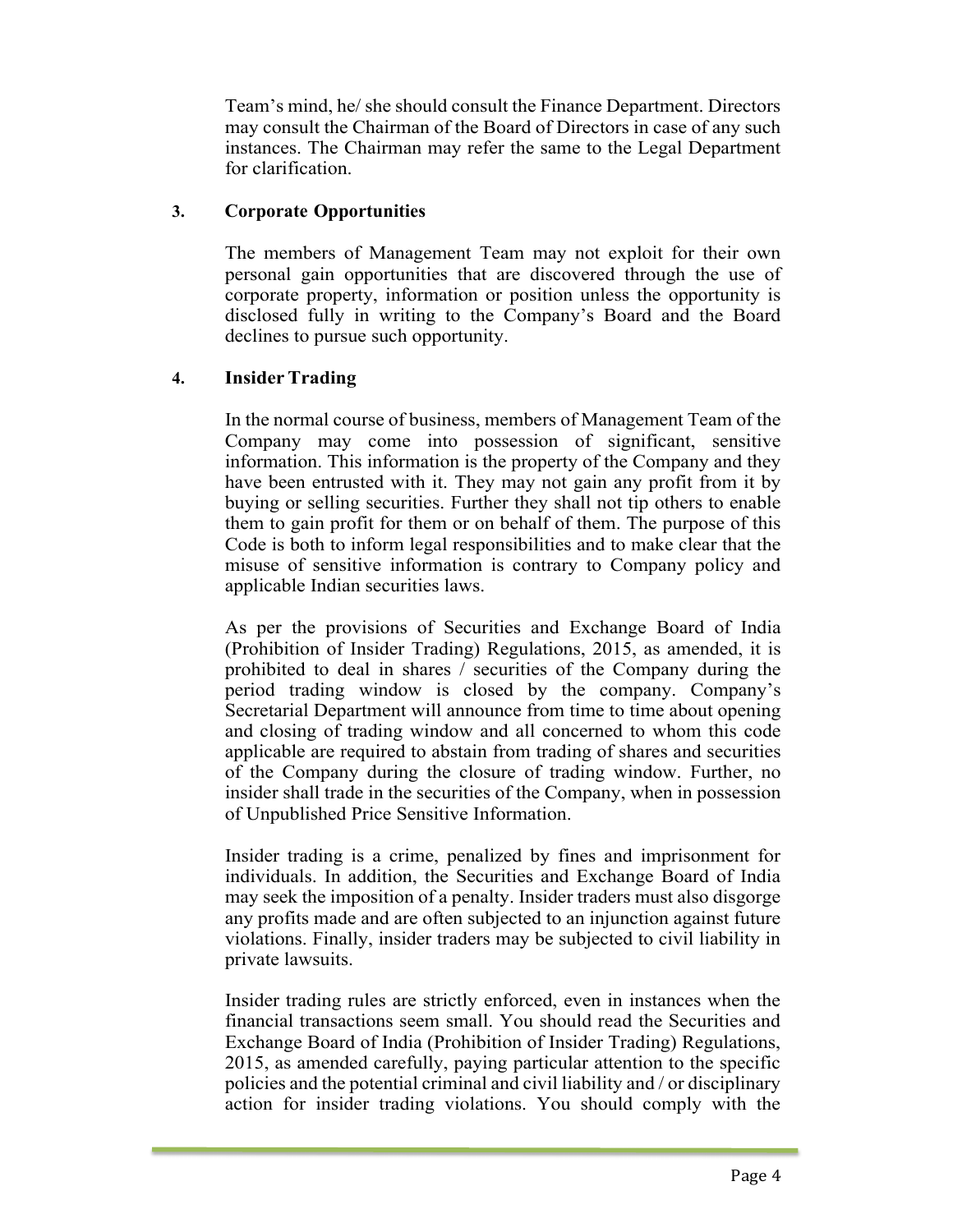Securities and Exchange Board of India (Prohibition of Insider Trading) Regulations, 2015, as amended.

Members of Management Team of the Company who violate this Policy will also be subject to disciplinary action by the Company in addition to penalties under applicable laws, which may include but not limit to termination of employment/ association or of business relationship. All questions regarding the Company's Insider Trading Rules should be directed to the Secretarial Department.

# **5. Prohibition Against Short Selling of Company Stock**

No members of Management Team may, directly or indirectly, sell any equity security, including derivatives, of the Company if they

- a. does not own the security sold,or
- b. owns the security, does not deliver it against such sale (a "short sale ") within the applicable settlement cycle.

# **6. Compliance withGovernmentalLaws,Rules and Regulations**

Members of Management Team must comply with all applicable governmental laws, rules and regulations. Members of Management Team must acquire appropriate knowledge of the legal requirements relating to their duties and sufficient to enable them to recognize potential dangers, and to know when to seek advice from the finance department. Violations of applicable government laws, rules and regulations may subject Officers to individual criminal or civil liability as well as to disciplinary action by the Company. Such individual violations may also subject the Company to civil or criminal liability or the loss of reputation or business.

# **7. Violations of theCode**

Part of the job of a member of Management Team is to help enforce this Code. Members of Management Team must report all possible violations of this Code to the Human Resources department or the Secretarial department. Members of Management Team must cooperate in case of any internal or external investigation of possible violations. Reprisal, threat, retribution or retaliation against any person who has, in good faith, reported a violation of law, this Code or other Company policies or against any person who is assisting in any investigation or process with respect to such a violation is prohibited. Disciplinary action by the Company may include termination of employment or of business relationship at the sole discretion of the Company. Where the Company has suffered a loss, it may pursue its remedies against the individuals or entities responsible. Where laws have been violated the Company will cooperate fully with the appropriate authorities.